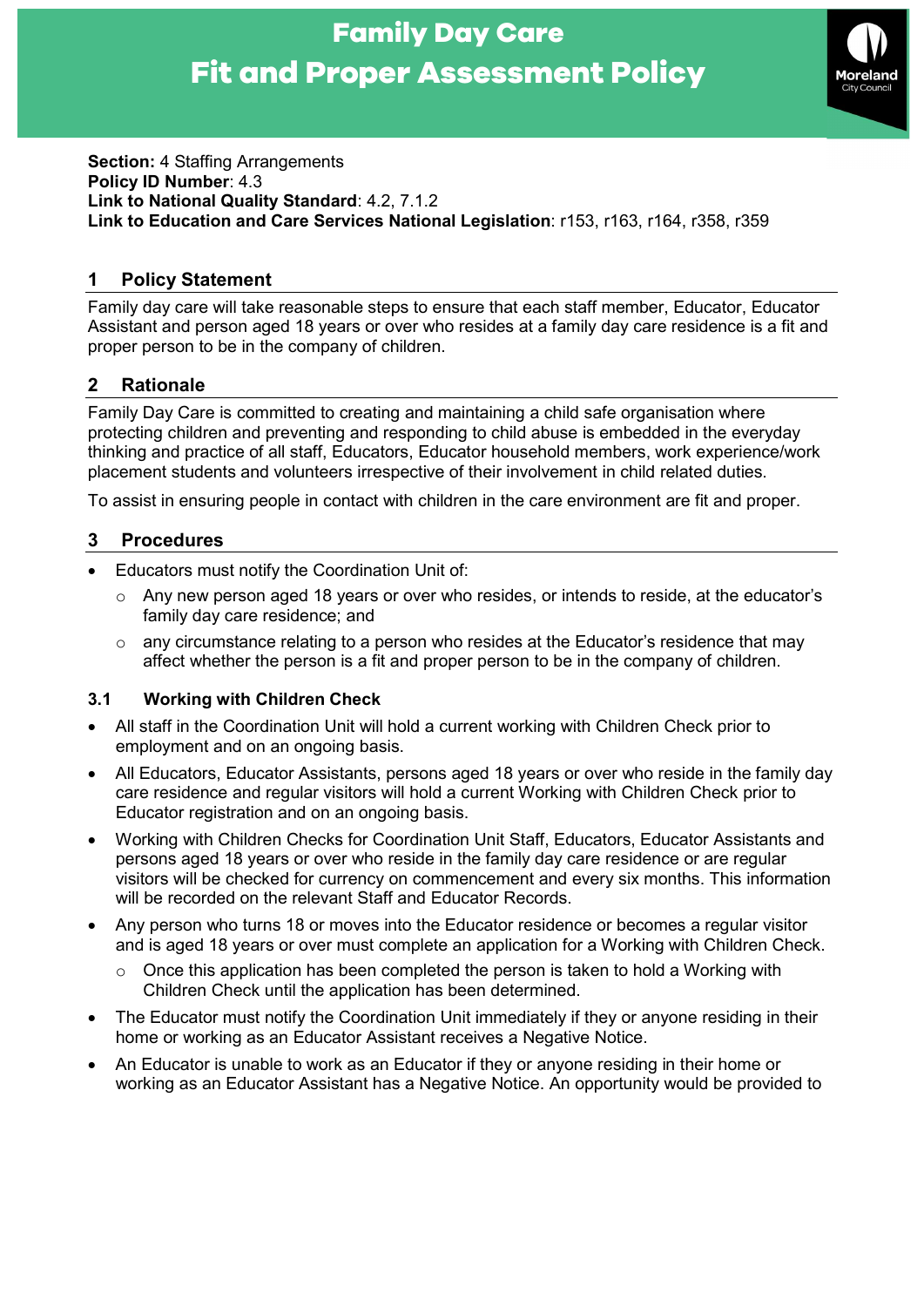

have a confidential discussion with the Children's Services Coordinator to discuss options available.

 Coordination Unit staff that return a Negative Notice will be managed as per Council's Employee Code of Conduct and Staff Policies and Procedures.

#### 3.2 Criminal History Checks

- All staff in the Coordination Unit will undertake a satisfactory criminal history check prior to employment.
- All Educators, Educator Assistants and persons aged 18 years or over who reside in the family day care residence or are a regular visitor will complete a satisfactory criminal history check prior to Educator registration.
- All Educators, Educator Assistants and persons aged 18 years or over who reside in the family day care residence or are a regular visitor will complete a satisfactory criminal history check at least once every three years in a cycle as determined by the Coordination Unit.
- Any person who turns 18 or moves into the Educator residence or becomes a regular visitor and is aged 18 years or over must complete an application for a criminal history check.
- Criminal history checks will be recorded on the relevant Staff and Educator Records.
- Registration of an Educator could be affected because of the outcome of a criminal history check.
	- $\circ$  If an Educator returns a criminal history record, they would be given the opportunity to have a confidential discussion with the Children's Services Coordinator to discuss the outcome of the check and options available.
	- $\circ$  If an Educator Assistant or person aged 18 years or over who resides in the family day care residence returns a criminal history record, the individual would be given the opportunity to have a confidential discussion with the Children's Services Coordinator to discuss the outcome of the check. The information contained in the criminal history check will not be disclosed to the Educator without the permission of the individual.
	- $\circ$  Continued registration of an Educator remains at the discretion of the Coordination Unit based on outcomes of these discussions.
- The Educator must notify the Coordination Unit if they, an Educator Assistant or any person who resides in the family day care residence or is a regular visitor becomes the subject of any police or Government investigation, criminal charge or conviction.
	- o This could result in suspension or termination of the Educator Agreement pending the outcome of any investigation
	- $\circ$  Failure to notify of police or Government investigation, criminal charge or conviction could result in the Educator Agreement being terminated.

#### 3.3 Visitors from overseas

- The educator will inform the Coordination Unit and families at least four weeks prior to arrival of visitors.
- Where an Educator has regular visitors, who reside overseas each visitor aged 18 years and over will be asked to show a criminal history check from their country of residence in English.
	- $\circ$  For any regular visitors who cannot provide a criminal history check from their country of residence in English, the Coordination Unit will determine the type of documentation to